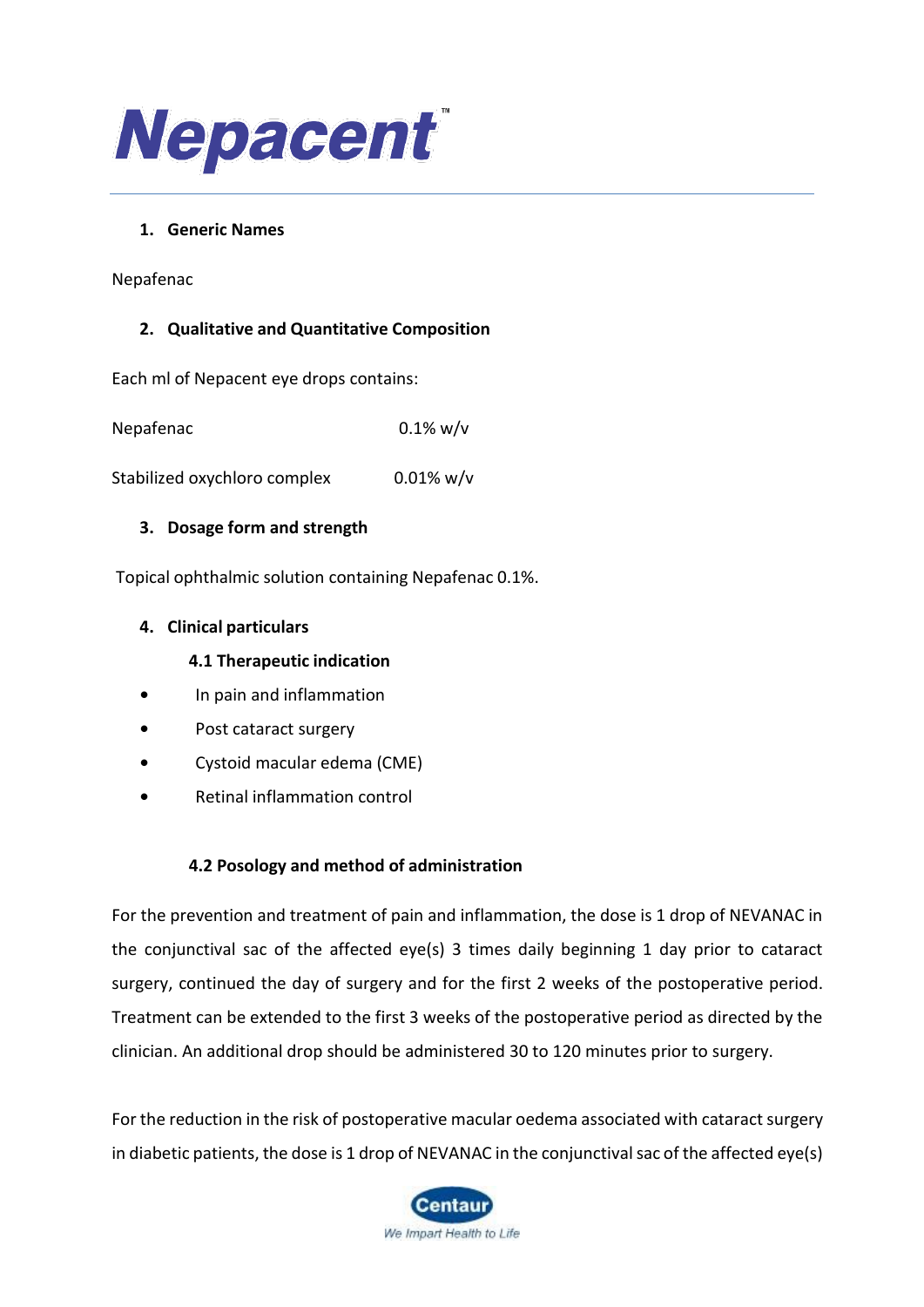3 times daily beginning 1 day prior to cataract surgery, continued on the day of surgery and up to 60 days of the postoperative period as directed by the clinician. An additional drop should be administered 30 to 120 minutes prior to surgery.

#### **4.3 Contraindication**

Hypersensitivity to any active ingredient or to any of the ingredients in the formula or to other NSAID.

#### **4.4 Special warnings and precautions for use**

There is the potential for cross-sensitivity to acetylsalicylic acid, phenylacetic acid derivatives and other nonsteroidal anti-inflammatory agents. Therefore, caution should be used when treating individuals who have previously exhibited sensitivities to these drugs. With some nonsteroidal anti-inflammatory drugs including Nepafenac, there exists the potential for increased bleeding time due to interference with thrombocyte aggregation. There have been reports that ophthalmic NSAIDs may cause increased bleeding of ocular tissues (including hyphaemas) in conjunction with ocular surgery. Topical nonsteroidal anti- inflammatory drugs (NSAIDs) including Nepafenac, may slow or delay healing. Topical corticosteroids are also known to slow or delay healing.

Concomitant use of topical NSAIDs and topical steroids may increase the potential for healing problems. Use of topical NSAIDs may result in keratitis. In some susceptible patients, continued use of topical NSAIDs may result in epithelial breakdown, corneal thinning, corneal erosion, corneal ulceration or corneal perforation. These events may be sight threatening. Patients with evidence of corneal epithelial breakdown should immediately discontinue use of topical NSAIDs including Nepafenac and should be closely monitored for corneal health. Post marketing experience with topical NSAIDs suggests that patients with complicated ocular surgeries, corneal denervation, corneal epithelial defects, diabetes mellitus, ocular surface diseases (e.g. dry eye syndrome), rheumatoid arthritis or repeat ocular surgeries within a short period of time may be at increased risk for corneal adverse events which may become sight threatening. Topical NSAIDs should be used with caution in these patients. Prolonged use of topical NSAIDS may increase patient risk for occurrence and severity of corneal adverse reactions. Post-marketing experience with topical NSAIDs also suggests that use more than 1 day prior to surgery or use beyond 14

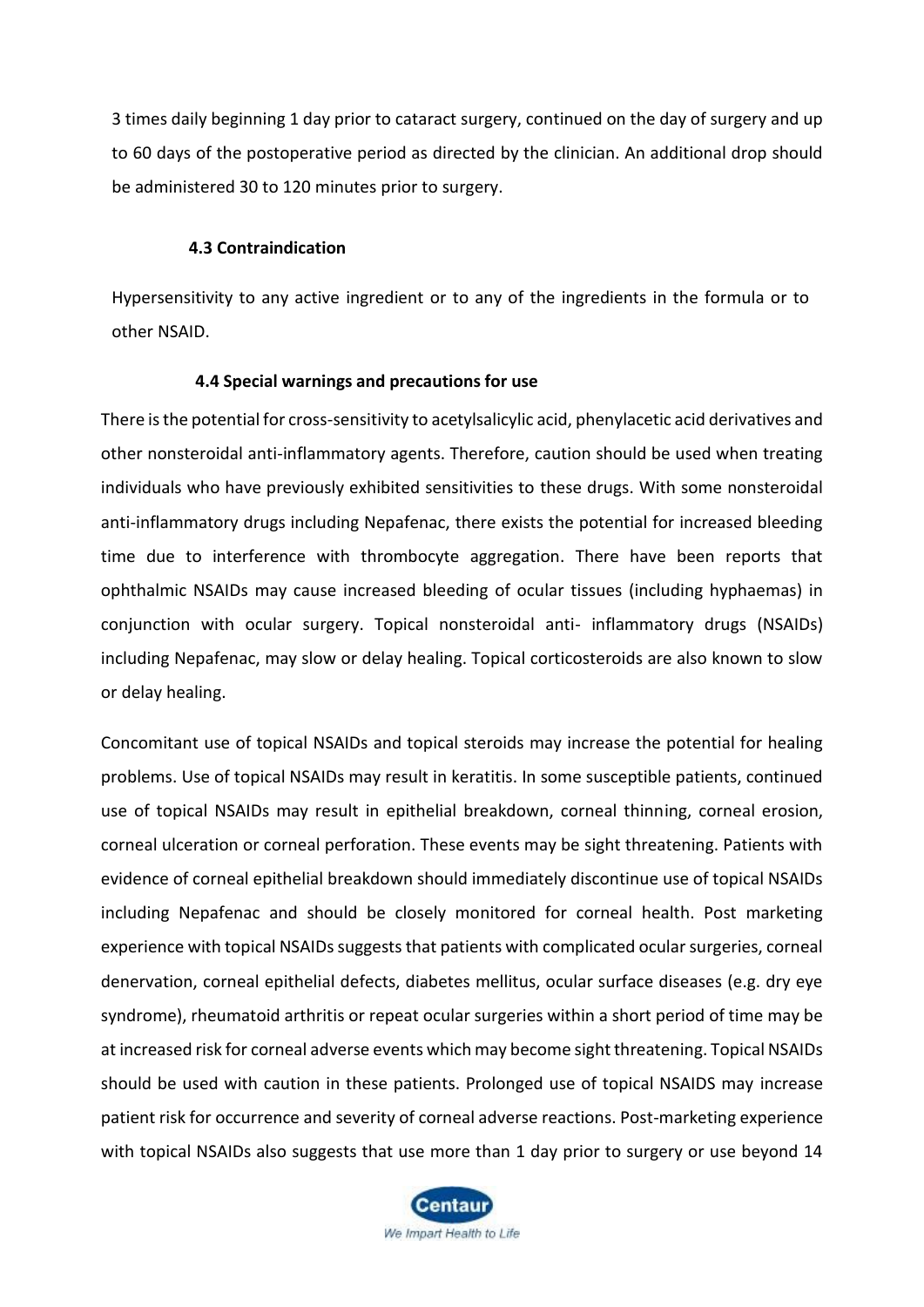days post-surgery may increase patient risk for occurrence and severity of corneal adverse events. It is recommended that Nepafenac 0.1% Eye Drops be used with caution in patients with known bleeding tendencies or who are receiving medications which may prolong bleeding time.

#### **4.5 Drug interactions**

Nepafenac at concentrations up to 300 ng/mL did not inhibit the in vitro metabolism of 6 specific marker substrates of cytochrome P450 (CYP) isozymes (CYP1A2, CYP2C9, CYP2C19, CYP2D6, CYP2E1, and CYP3A4). Therefore, drug-drug interactions involving CYP-mediated metabolism of concomitantly administered drugs are unlikely. Drug-drug interactions mediated by protein binding are also unlikely. Concomitant use of topical NSAIDs and topical steroids may increase the potential for healing problems. Concomitant use of Nepafenac with medications that prolong bleeding time may increase the risk of haemorrhage.

#### **4.6 Use in special population**

- Paediatric: The safety and effectiveness of Nepacent (Nepafenac ophthalmic suspension), 0.1% in paediatric patients below the age of 10 years have not been established.
- Geriatric: No overall differences in safety and effectiveness have been observed between elderly and younger patients
- Liver impairment: No data found.
- Renal failure: No data found.
- Pregnancy and lactation: Teratogenic Effects.: Pregnancy Category C: Reproduction studies performed with Nepafenac in rabbits and rats at oral doses up to 10 mg/kg/day have revealed no evidence of teratogenicity due to Nepafenac, despite the induction of maternal toxicity. At this dose, the animal plasma exposure to Nepafenac and Amfenac was approximately 70 and 630 times human plasma exposure at the recommended human topical ophthalmic dose for rats and 20 and 180 times human plasma exposure for rabbits, respectively. In rats, maternally toxic doses  $\geq 10$  mg/kg were associated with dystocia, increased post implantation loss, reduced fetal weights and growth, and reduced fetal survival. Nepafenac has been shown to cross the placental

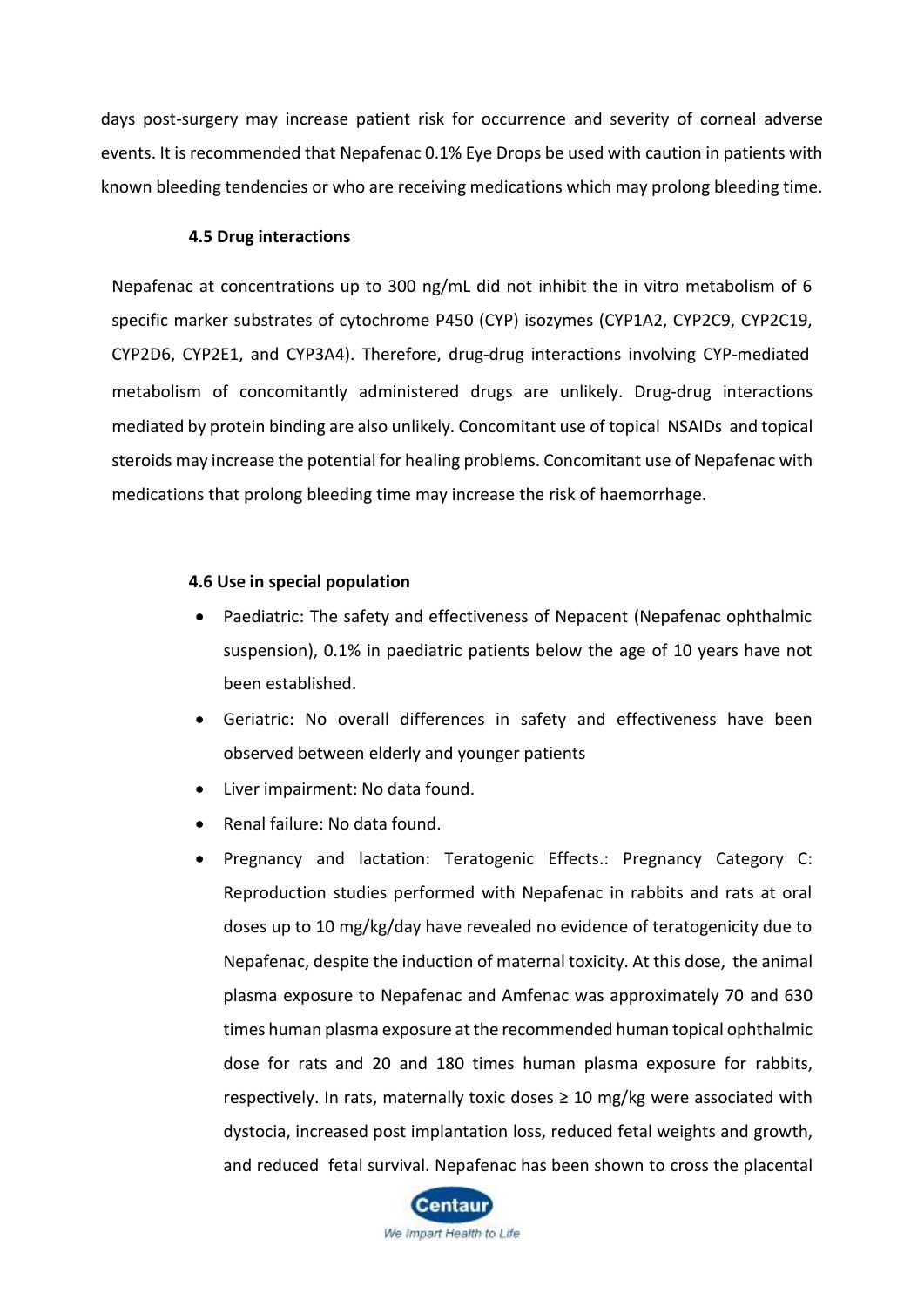barrier in rats. There are no adequate and well controlled studies in pregnant women. Because animal reproduction studies are not always predictive of human response, Nepacent (Nepafenac ophthalmic suspension), 0.1% should be used during pregnancy only if the potential benefit justifies the potential risk to the foetus.

### **4.7 Effects on ability to drive and use machine**

Patients should be cautioned against engaging in activities requiring complete mental alertness, and motor coordination such as operating machinery until their response to Nepacent is known.

## **4.8 Undesirable effects**

- **•** Vision problems
- **•** Crusting or drainage of your eyes
- **•** Swollen eyelids
- **•** Severe eye pain

#### **4.9 Overdose**

There is limited experience of overdose with Nepacent. Initiate general symptomatic and supportive measures in all cases of overdosages where necessary.

#### **5. Pharmacological properties**

## **5.1 Mechanism of action**

• Nepafenac

Nepafenac is a nonsteroidal anti-inflammatory and analgesic prodrug. After topical ocular dosing, Nepafenac penetrates the cornea and is converted by ocular tissue hydrolases to Amfenac, a nonsteroidal anti-inflammatory drug. Amfenac inhibits the action of prostaglandin H synthase (cyclooxygenase), an enzyme required for prostaglandin production. As prostaglandins sensitize pain receptors, inhibition of their synthesis is responsible for the analgesic effects of nepafenac.

• Stabilized oxychloro complex

It is mild, non-sensitizing preservative that when used, ultimately changes into components

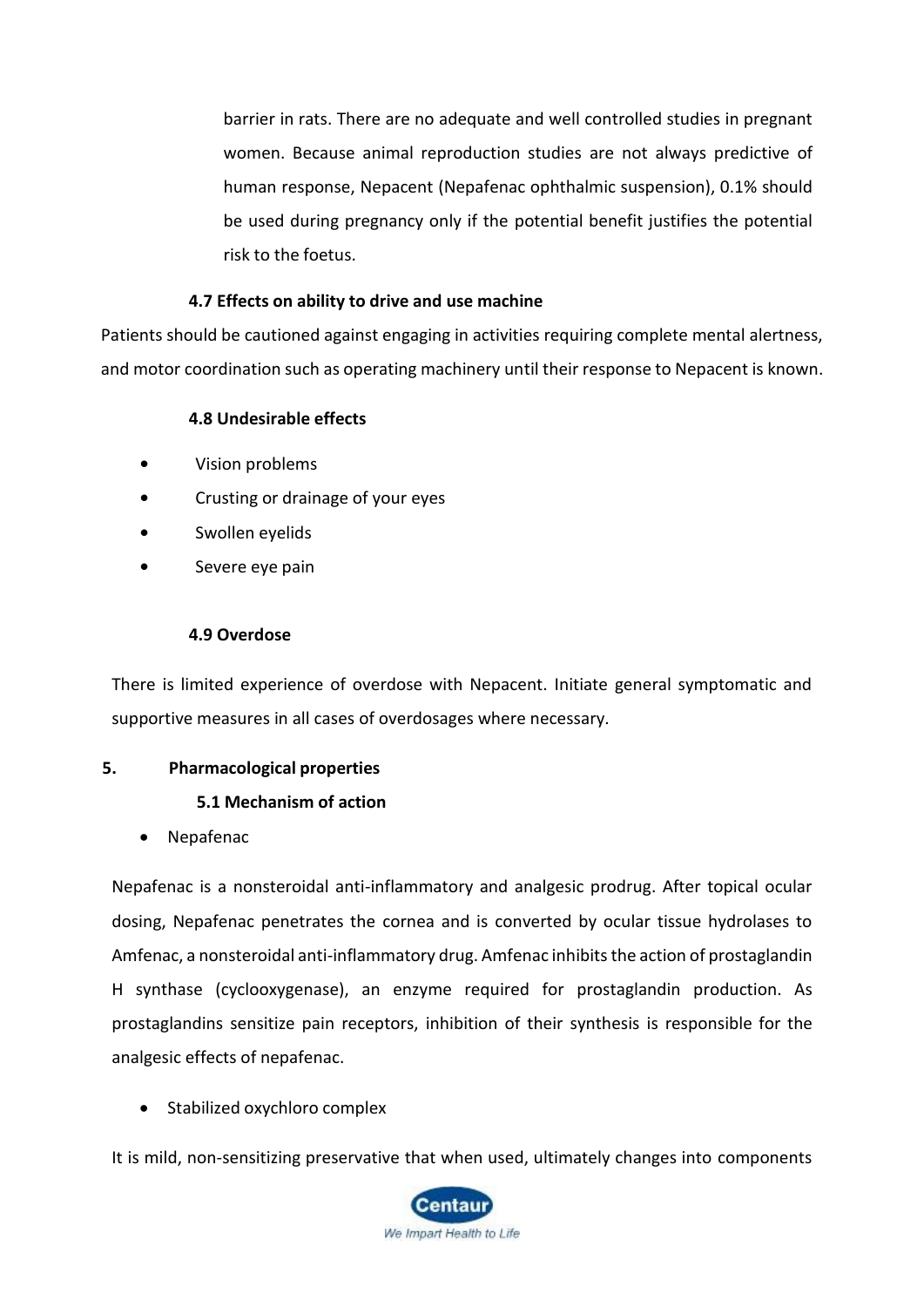of natural tears (sodium chloride and water).

#### **5.2 Pharmacodynamic properties**

Low but quantifiable plasma concentrations of nepafenac and amfenac were observed in the majority of subjects 2 and 3 hours post dose, respectively, following bilateral topical ocular TID dosing of nepafenac ophthalmic suspension, 0.1%. The mean steady-state Cmax for nepafenac and for amfenac were 0.310 ± 0.104 ng/ml and 0.422 ± 0.121 ng/ml, respectively, following ocular administration.

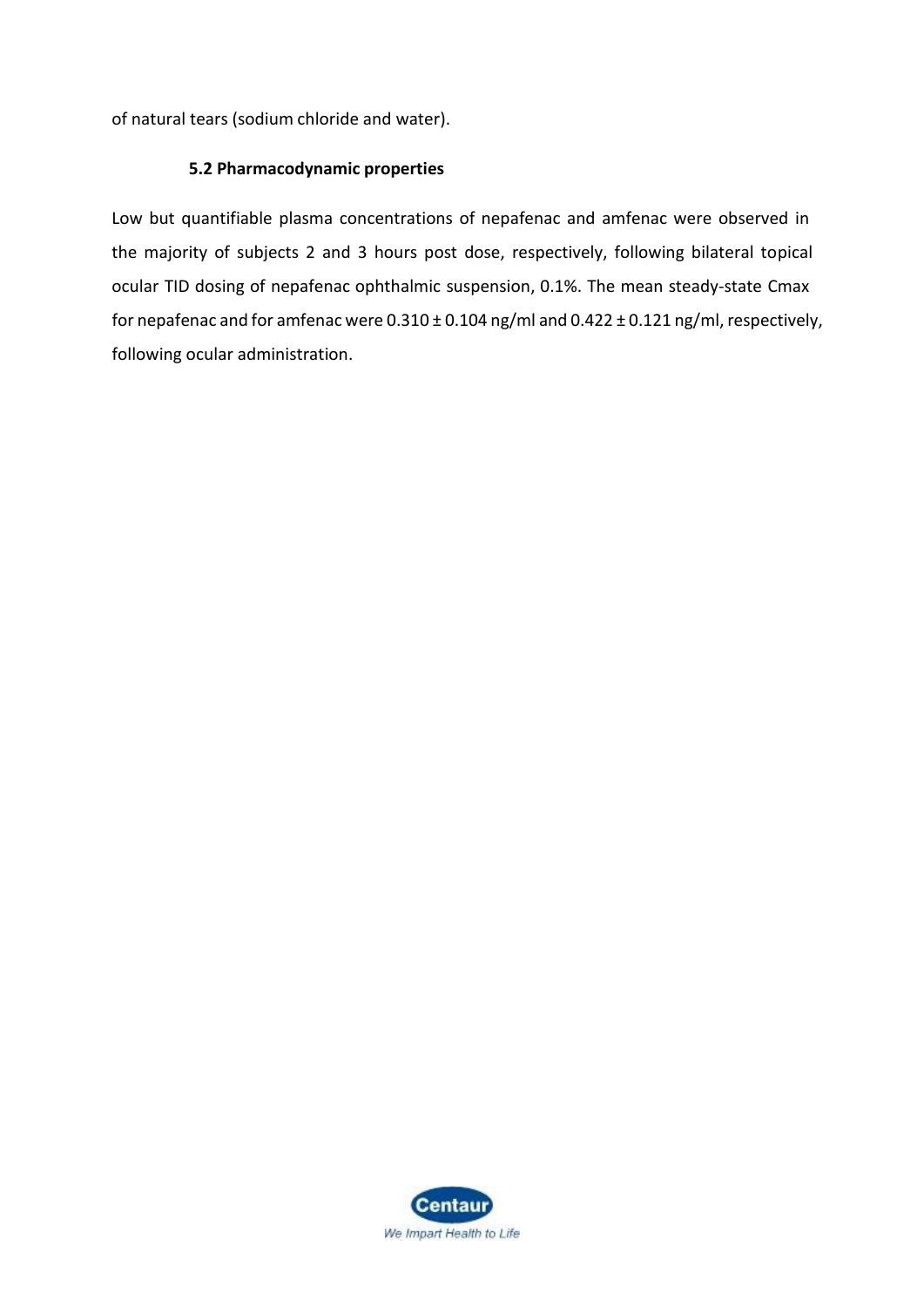#### **5.3 Pharmacokinetic properties**

Absorption: Following bilateral topical ocular three-times-daily dosing of Nepafenac , low but quantifiable plasma drug concentrations were observed in the majority of subjects at 2 hours (Nepafenac) and 5 hours (Amfenac) post-dose. The mean steady-state plasma Cmax for Nepafenac and for Amfenac were 0.310 ± 0.104 ng/mL and 0.422 ± 0.121 ng/mL, respectively, following ocular administration.

Distribution: Amfenac has high affinity toward serum albumin proteins. In vitro, the percent bound to human albumin and human serum was 95.4% and 99.1%, respectively. Studies in rats have shown that radioactive drug-related materials distribute widely in the body following single and multiple oral doses of 14C-Nepafenac.

Metabolism: Nepafenac undergoes relatively rapid bioactivation to Amfenac via intraocular hydrolases. Subsequently, Amfenac undergoes extensive metabolism to more polar metabolites involving hydroxylation of the aromatic ring leading to glucuronide conjugate formation. Radio chromatographic analyses before and after β-glucuronidase hydrolysis indicated that all metabolites were in the form of glucuronide conjugates, with the exception of Amfenac. Amfenac was the major metabolite in plasma, representing approximately 13% of total plasma radioactivity. The second most abundant plasma metabolite was identified as 5-hydroxy Nepafenac, representing approximately 9% of total radioactivity at Cmax.

Excretion: After oral administration of 14C-Nepafenac to healthy volunteers, urinary excretion was found to be the major route of radioactivity elimination, accounting for approximately 85% of the dose while fecal excretion represented approximately 6% of the dose. Nepafenac and Amfenac were not quantifiable in the urine.

## **6. Nonclinical properties**

## **6.1 Animal Toxicology or Pharmacology**

NA.

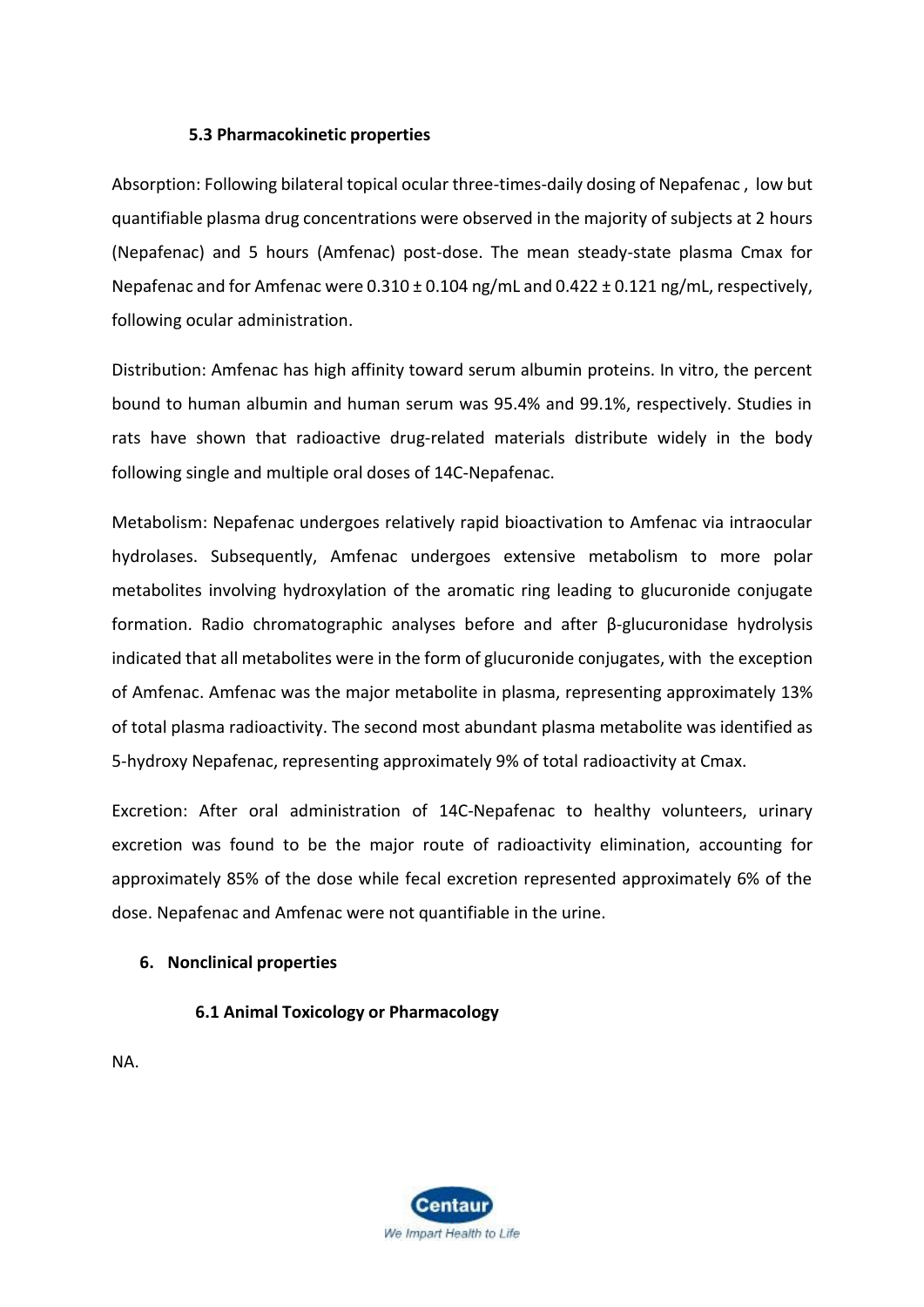## **7. Description**

Nepafenac is a monocarboxylic acid amide that is [amfenac i](https://pubchem.ncbi.nlm.nih.gov/compound/amfenac)n which the carboxylic acidgroup has been converted into the corresponding carboxamide. It is a prodrug for [amfenac,](https://pubchem.ncbi.nlm.nih.gov/compound/amfenac) used in eye drops to treat pain and inflammation. Its chemical name is 2-(2-amino-3 benzoylphenyl)acetamide. The empirical formula and molecular weight is  $C_{15}H_{14}N_2O_2$  $C_{15}H_{14}N_2O_2$  $C_{15}H_{14}N_2O_2$  and 254.28 g/mol.



## **8. Pharmaceutical particulars 8.1 Incompatibilities**

There are no known incompatibilities.

#### **8.2 Shelf-life**

18 months.

## **8.3 Packaging Information**

Nepacent is available in 5ml in plastic bottle.

## **8.4 Storage and handling instructions**

Store in cool and dry place.

## **9. Patient Counselling Information**

#### **9.1 Adverse Reactions**

Refer part 4.8

#### **9.2 Drug Interactions**

Refer part 4.5